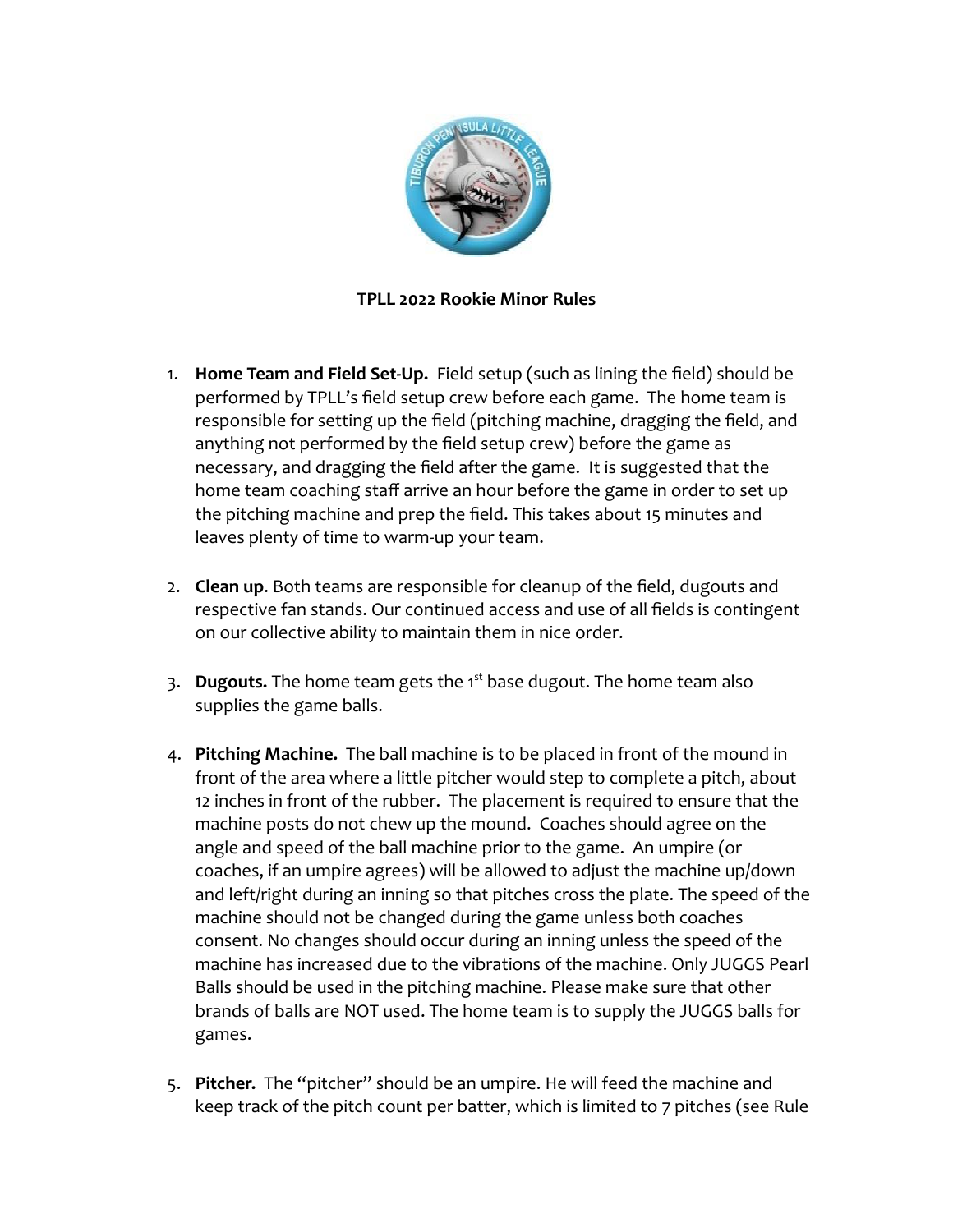14 below). The pitcher is responsible for fielding any throws from the defensive team to him on or near the mound that would result in the desired stopping of a play, as described in Rule 10 below. Coaches should stay off the field of play except in the customary first base and third base coaching positions (in foul territory).

- 6. **Game Time Limit.** Games are 90 minutes or 6 innings, whichever is shorter. A new inning begins as soon as the  $3^{rd}$  out is recorded at the end of the prior inning. A new inning MUST be started if 90 minutes have not expired, even if 89 minutes have passed and the inning cannot be completed within the 90minute limit. Once an inning is started, it will be played to completion, regardless of time, unless the home team is ahead after the visitor has completed their at bat and time has expired. There are no extra innings played, other than in the playoffs. Games may end in ties in the regular season.
- 7. **Lineups.** All players on the team should be included on the batting lineup and bat regardless of whether or not they were in the field. For example, if a team has 13 players with 11 playing in the field and 2 on the bench in an inning, then all 13 players must be in the batting order all game. The batting order may not be changed during the game except for injury. If a player is injured, he is removed from the line-up at no penalty. That player may re-enter the game if he feels better, and at the coach's discretion, and be re-inserted into his same spot in the batting order. A player that arrives after the game has begun must be added to the last spot on the lineup.
- 8. **Batting Limitation.** A team is limited to batting through the batting order once per inning. Thus, a team may not send to the plate any player more than once in an inning, even if three outs have not been made. A team may bat entirely through the order to the last batter of the inning in the event that three outs do not occur sooner (and subject to the five run limitation in Rule 9 below). This rule applies whether or not the teams have an equal number of players. For example, if one team has 9 players and the other team has 11 players, the last batter of the first team will be the 9th batter in the inning and the last batter for the other team will be the  $11<sup>th</sup>$  batter in the inning unless three outs are made (or five runs scored) before the last batter. That means that if a team with 11 players comes to bat in the bottom of the 6<sup>th</sup> inning and is losing 15-3, the most runs that team can score is 11 and it is not possible for the team to tie or win. In a situation as in this example, the team will still bat until the conclusion of the inning. Additional considerations include:
- a. With the last batter, the play ends when any of the conditions in Rule 10 occurs. If play is stopped as a result of the pitcher having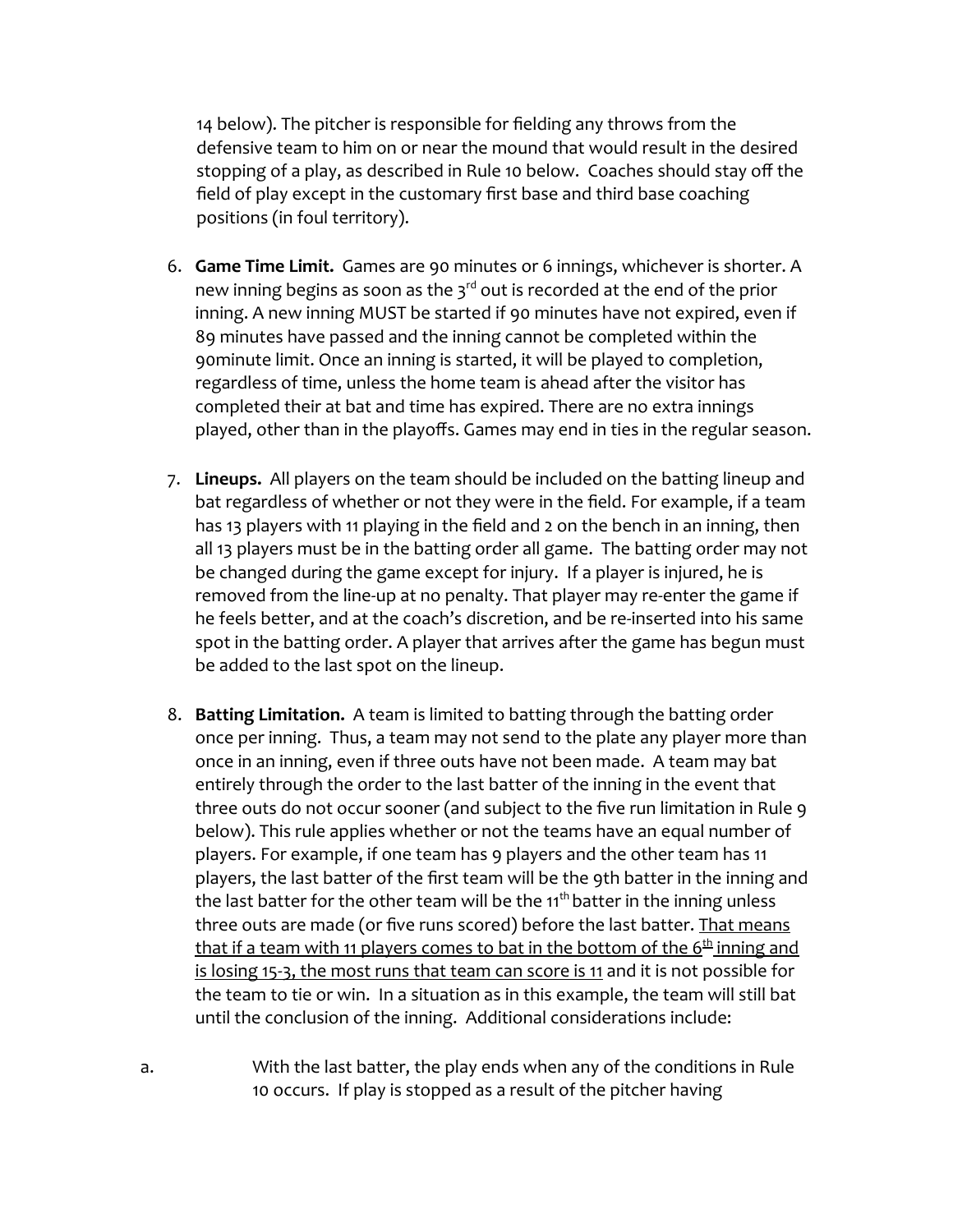possession of the ball or being thrown a catchable ball (i.e., the play ends under Rule 10(d) or (e)), then a runner who has advanced at least halfway to home at the time the pitcher gains possession will score (unless five runs have already scored that inning).

- b. The manager of the team at bat must notify the opponent that the current batter is the last batter of the inning. If the team at bat fails to notify the opponent of "last batter" status, one of two things will occur. If the batter strikes out or is put out, the play stands and the inning is over. In that case, no runs may score. If the batter gets a hit of any kind, he is credited only with a single. No runs may score unless the last batter was at bat with the bases loaded, in which case only one run will score. (In other words, even if the undeclared last batter hits a grand slam, only one run will count).
	- 9. **Five Run Rule.** No team may score more than five runs in an inning except the  $6<sup>th</sup>$  inning. This does not apply to the 'last inning' in the event the 90 minute game limit will prevent a 6<sup>th</sup> inning from being played (*i.e.*, in innings 1-5 there is always a five-run limit even if that inning turns out to be the final one played). When a team scores its fifth run in an inning, the inning is immediately over (even if more runs would have scored on a play, only the first five runs will count each inning). However, the five run rule does not apply in the  $6<sup>th</sup>$ inning (all other innings have the five-run limit with no exceptions). In the  $6<sup>th</sup>$ inning, teams may score as many runs as they have batters, or until the third out is recorded.
	- 10. **Play Ends.** Every play ends when:
		- a. a third out is made,
		- b. when no further play is possible,
		- c. when any defensive player has secure possession of the ball and is standing on home plate ,
		- d. the "pitcher" has possession of the ball on any part of the pitching mound, or
		- e. even if the "pitcher" does not catch the ball thrown to him, the play ends when the fielding team throws the ball to the pitcher to stop the play if the umpire at pitcher position determines that it was a catchable ball. Pitchers must make every reasonable effort to field a throw to them from the fielding team. If for any reason the pitcher is distracted when the ball is thrown to him/her then play is dead when if the umpire determines the throw was catchable (for example, it hits the pitcher's glove or the throw crosses the plane of the pitcher's mound).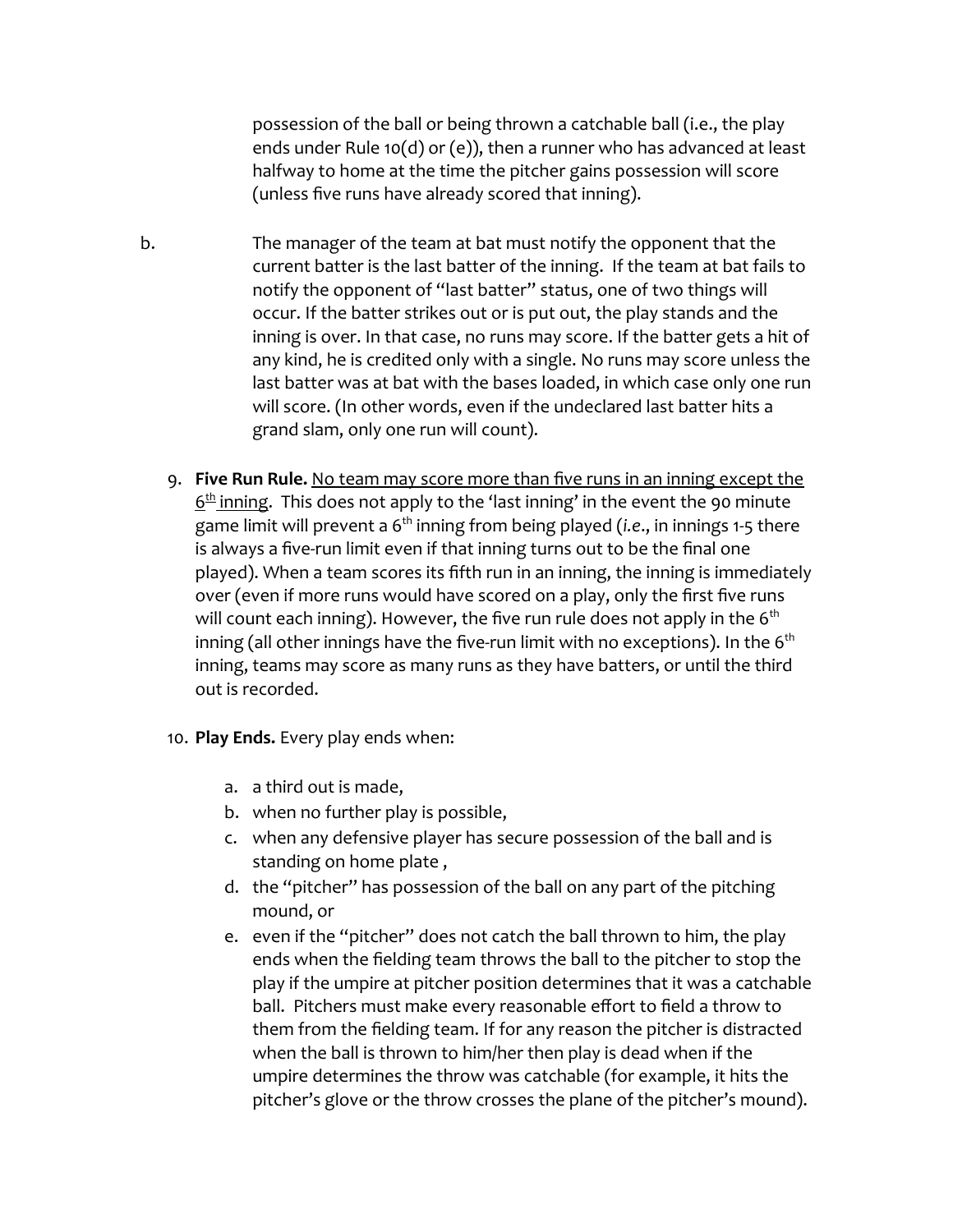In other words, the ability or inability of the pitcher to make a catch should have no bearing on the game.

- i. If the throw is intended for the pitcher and is offline but still deemed catchable (as determined in the judgment of the umpire), then the play is still dead when it crosses the area of the mound.
- ii. If the throw is intended for the pitcher and is not catchable (as determined in the judgment of the umpire), then the overthrow rule applies. (See section 16 below.)
- iii. If the throw is intended for another fielder (as determined in the judgment of the umpire), the ball remains live.

If play is stopped as a result of the pitcher having possession of the ball then a runner who has advanced at least halfway to home at the time the pitcher gains possession will score (unless five runs have already scored that inning). If any runner has advanced at least halfway to any other base before the play ends, that runner will proceed to the next base. If any runner is less than halfway to the next base when the play ends, then that runner shall return to the base from which the runner started.

- 11. **Infield Positions.** Fielding team may use a maximum of **6 infielders** (catcher, 1B, 2B, SS, 3B, and a rover positioned between SS and 2B, in front of the actual second base). No fielder may play at the pitcher's mound, (this is a safety issue given the location of the pitching machine). Due to the defensive restrictions caused by the use of the pitching machine, bunts are not allowed. All players should be given a **minimum** of **two** innings in the infield per game **for all games, including the playoffs**.
- 12. **Outfield Positions.** The team in the field may use up to **4 outfielders**. All outfielders **must be positioned on the outfield grass at the time the ball is hit and cannot be used to cover a base (i.e., they can only cover overthrows of a base)**. At Grenada field (where there is a large infield), outfielders may play in from the grass provided that they remain a reasonable distance behind the infielders).

A *maximum of 1o players may be used defensively at a time, based on our belief that it is better to have the players out in the field rather than on the bench. If a team has more than 1o players then every effort should be made to allow all players equal fielding time. No player should sit more than one inning.*

13. **Base Running.** There are no lead-offs or base stealing; runners may not advance until the batter makes contact. Runners may slide (feet first only!),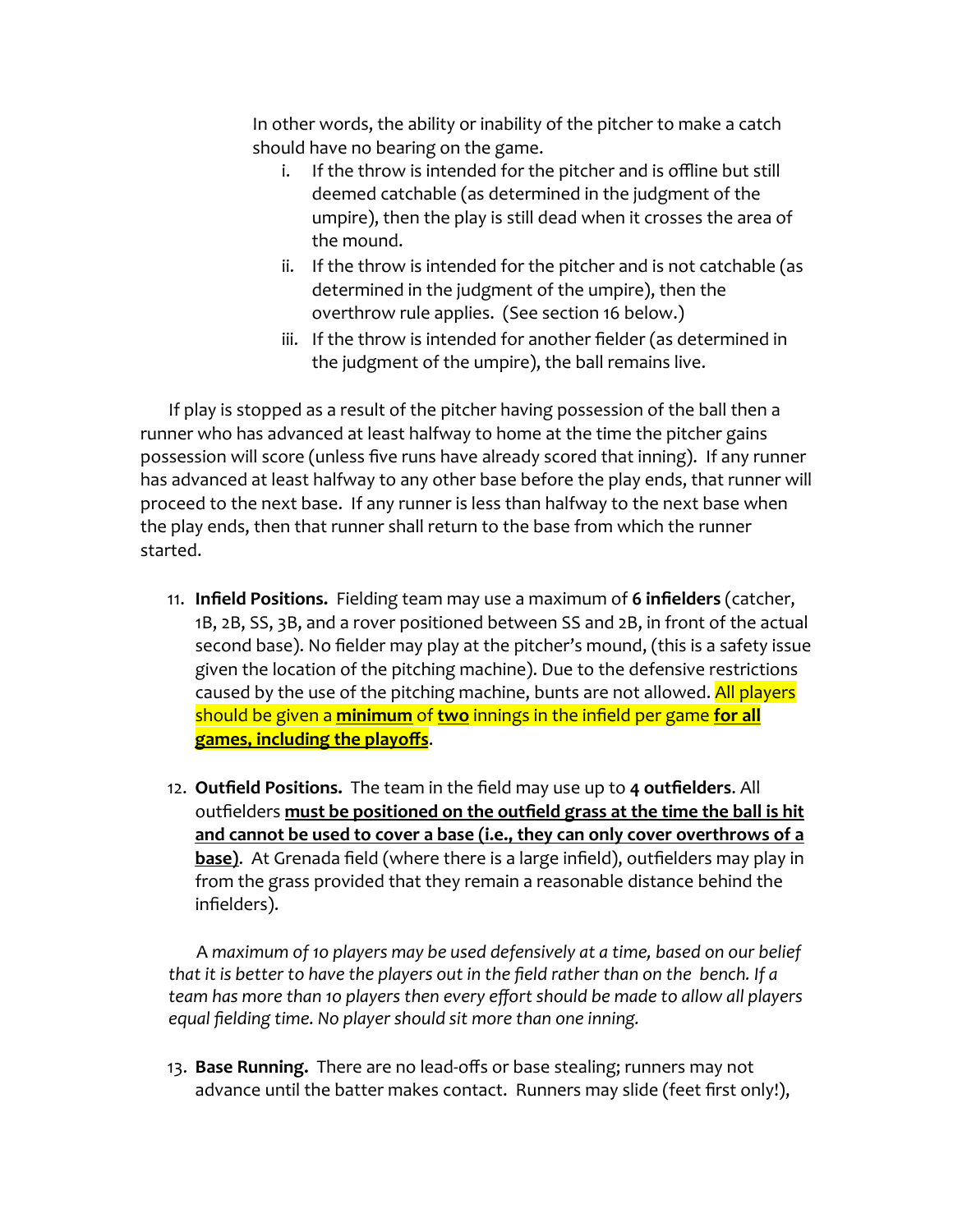and are encouraged/required to do so when a defensive player is in position to make an out at the approaching base, (other than at first base, of course). Runners cannot 'charge' the catcher at the plate under any circumstances. If the runner runs into the catcher without sliding, the runner will be called out. **If there are two outs and your catcher is on base, you may pinch run for him to keep the game moving.**

- 14. **Walks/Strikeouts and Pitch Limit.** There are no walks and no called strikes. There is a 7 pitch per player, per at bat limit. If a player fails to put a ball in play within 7 pitches, he/she shall be recorded as an out, and the next batter should come to bat. If, however, the umpire determines that the  $7<sup>th</sup>$  pitch is unhittable, then the umpire shall allow the batter another pitch. If the  $8<sup>th</sup>$ pitch or any subsequent pitch is still unhittable, the umpire shall allow another pitch.
- a. At any time if the pitching machine is out of alignment (not consistently throwing strikes), the umpire shall suspend play and have the coaches align the machine properly. If this occurs during the middle of an at-bat, then the batter resumes the at-bat with the same strike-count and pitch-count that existed before play was suspended.
- b. A player only gets a strike if he swings and misses, or fouls the ball (i.e., no called strikes on a take). Otherwise, usual baseball rules apply: foul balls do not count for strike three unless caught. Additionally, a player can strike out swinging if the player has failed to swing **at least three times within a span of 7 pitches**.
	- 15. **Balls Hitting Pitching Machine.** A batted ball that hits the pitching machine is a dead ball, with the batter being credited with a single and each runner awarded one base.
	- 16. **Overthrows.** Overthrows to first base will result in players advancing no more than one base past the initial base they were running to at the start of the play (batter goes to 2<sup>nd</sup>, runner on 1<sup>st</sup> goes to 3<sup>rd</sup>, runner on 2<sup>nd</sup> scores. This is defined as "One Base"). All overthrows that enter the playground area result in a dead ball and runners advance One Base. However, if an overthrow does not enter the playground area, then the runner advances at his/her own risk to second base but that is as far as they can go on the overthrow. Other runners are also limited to One Base. On overthrows to bases other than 1st runners may advance as far as they would like as long as an umpire has not ruled it a dead ball (but if it is ruled a dead ball, then the runners are awarded One Base).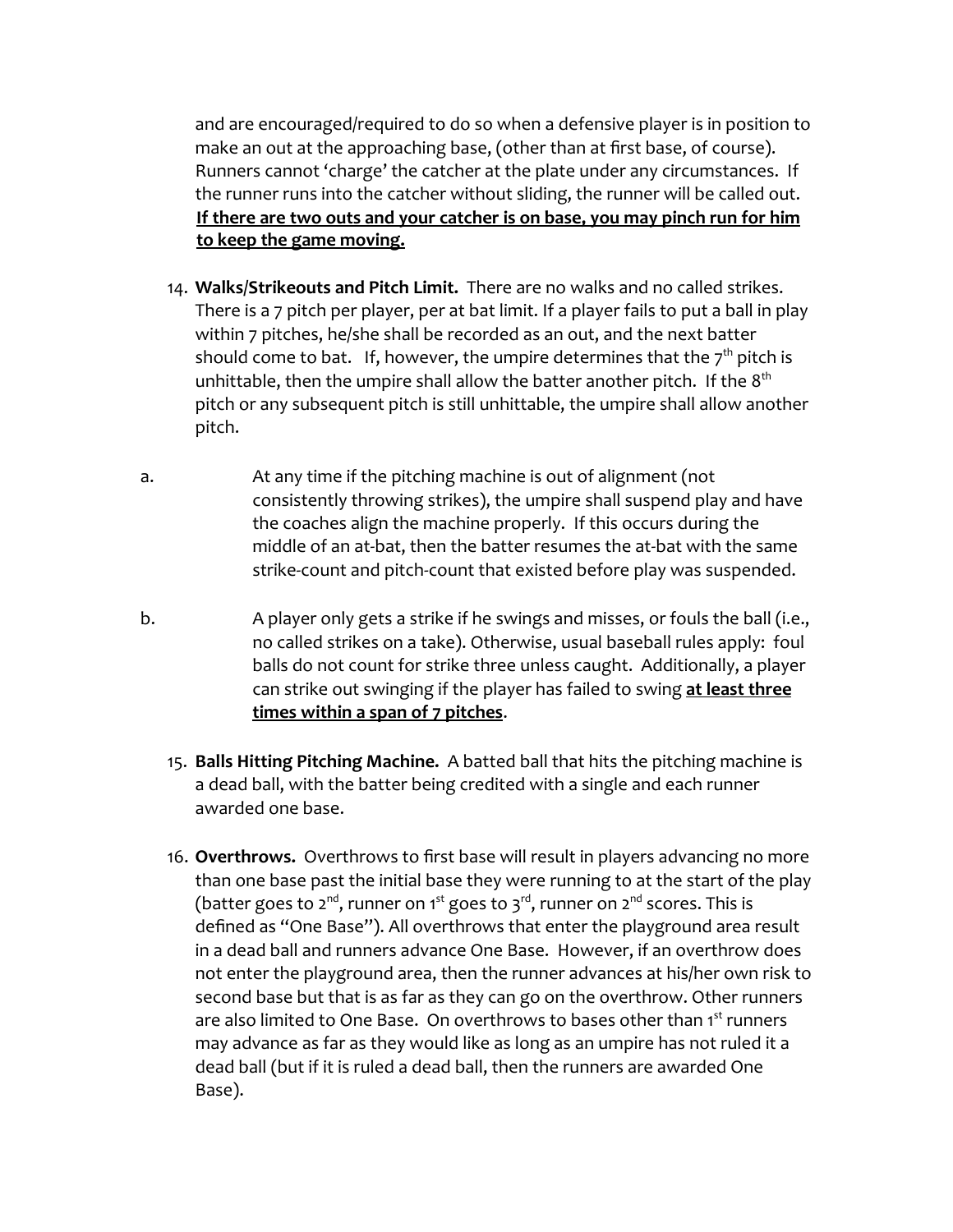- 17. **Players/Coaches On the Field of Play.** When on offense, the only players on the field of play should be the batter and any base runners. All other batters should be in the dugout **without** a bat in hand. The only player with a bat should be the batter at the plate. There is no on-deck circle. All equipment needs to be in the dugout. There are two offensive coaches and two defensive coaches allowed on the field during the game.
	- a. Offensive Coaches allowed outside the dugout:
		- i. 1st base coach
		- ii. 3rd base coach
	- b. Defensive Coaches allowed outside the dugout:
	- i. Coach behind the plate at the backstop to field the many balls that pass the catcher during the game (to speed up play)
	- ii. Coach near dugout to verbally assist players with positioning

Coaches should not stop overthrown balls at any base or otherwise interfere with a live play. Other than the umpires, no other non-players should be on the field of play. It is the coach's responsibility to make sure that parents follow this rule.

The offensive team needs to have an adult in the dugout managing the batting lineup and behavior of the kids in the dugout (everyone in the dugout, no climbing the fences or throwing things around). This coach should also get the catcher ready for the next inning. This will speed play and improve safety. **If there are only three coaches available for the game, a player wearing a helmet should serve as a base coach and one coach should be in the dugout.**

18. **Umpires.** We use youth umpires for most games. Coaches should introduce themselves at a pre-game meeting at home plate and get to know the Umpires by first name. (Umpires are instructed to do the same, but some kids may be a bit intimidated). At all times, it is essential that coaches, assistant coaches and parents refrain from any and all criticism. These kids are learning as well. They will make bad calls or mistakes occasionally, though overall they do an excellent job. If you believe there has been an error in enforcing a rule (but not on an issue of judgment, such as whether a runner was put out), you may approach the umpire, and have an appropriately toned discussion. Have familiarity with these rules (or have a rule book in hand). Again, at no time may a coach, player or parent challenge a judgment call. Instant replay is not in our budget (!). Please help police your parents as well. Our youth umpires deserve our very best behavior and respect.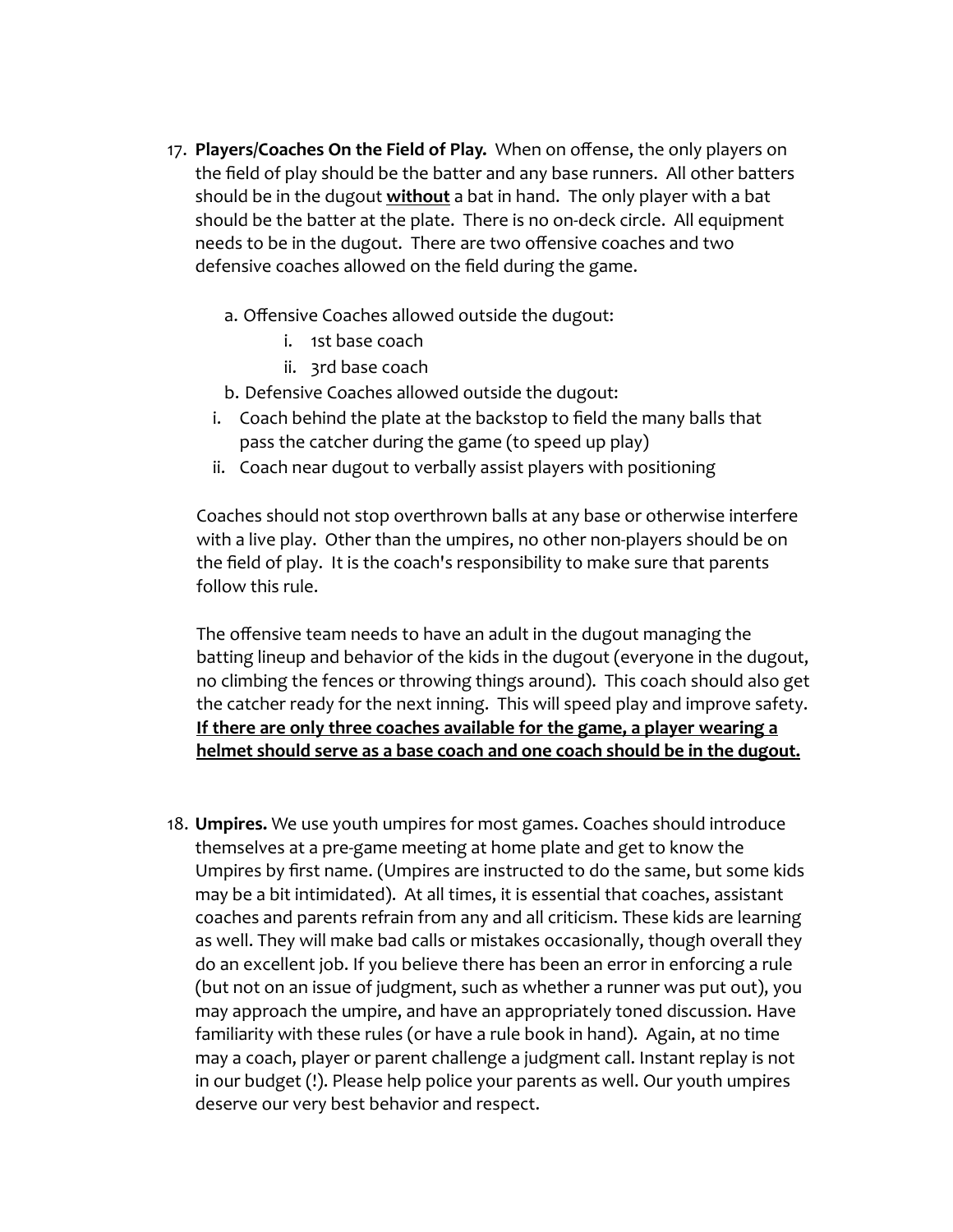- 19. **Score Keeping.** Each team needs to designate a scorekeeper to keep track of the runs scored for each team. Score keepers should use GameChanger. The scorekeepers should confer at the end of every half inning or sooner if one believes the 5-run rule has been met.
- 20. **Playoff Games.** All playoff games will go to six innings or until a winner is determined, whichever is longer, (extra innings if needed). If a playoff game cannot be completed, (e.g. because of darkness or the start of the minor league game), then the game will be completed at a subsequent date from the point that the game was stopped, (i.e. top of the  $5<sup>th</sup>$  inning, two outs, runner on 2<sup>nd</sup>), and will NOT revert back to the last complete inning.
- 21. **Playoffs.** Each of the 6 RM teams will make the playoffs and will be a double elimination (with an exception noted below). The #1 and #2 seeded teams will receive a first round bye. The exception to the double elimination is that if the team that emerges from the Winners' Bracket reaches the championship game without having lost a game--and they lose the championship game, that team will be eliminated without an opportunity for a 2<sup>nd</sup> loss. Here's what the bracket will look like: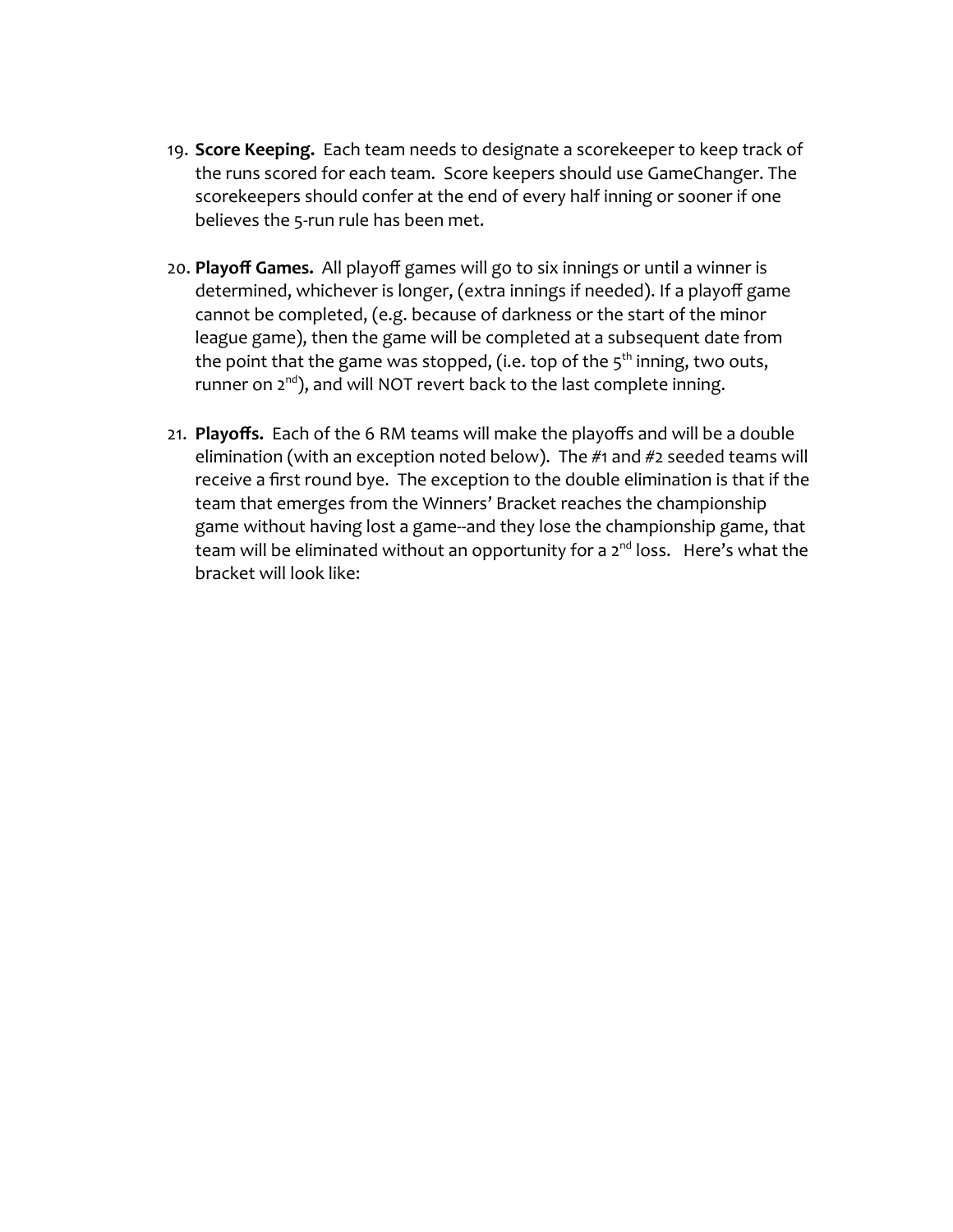## **6 Team Double Elimination Br**

## Winners' Bracket





- 22. **Outside Coaches.** Coaches are allowed to secure supplemental outside coaching for their respective team. The standard is a "reasonable amount" of supplemental coaching
- 23. **Game Results.** Please email game results to the Commissioner, Howard Ting at [howardhting@gmail.com](mailto:howardhting@gmail.com) as soon as you are able following the games.
- 24. **Field Issues.** Text or call Howard at 415.305.5580